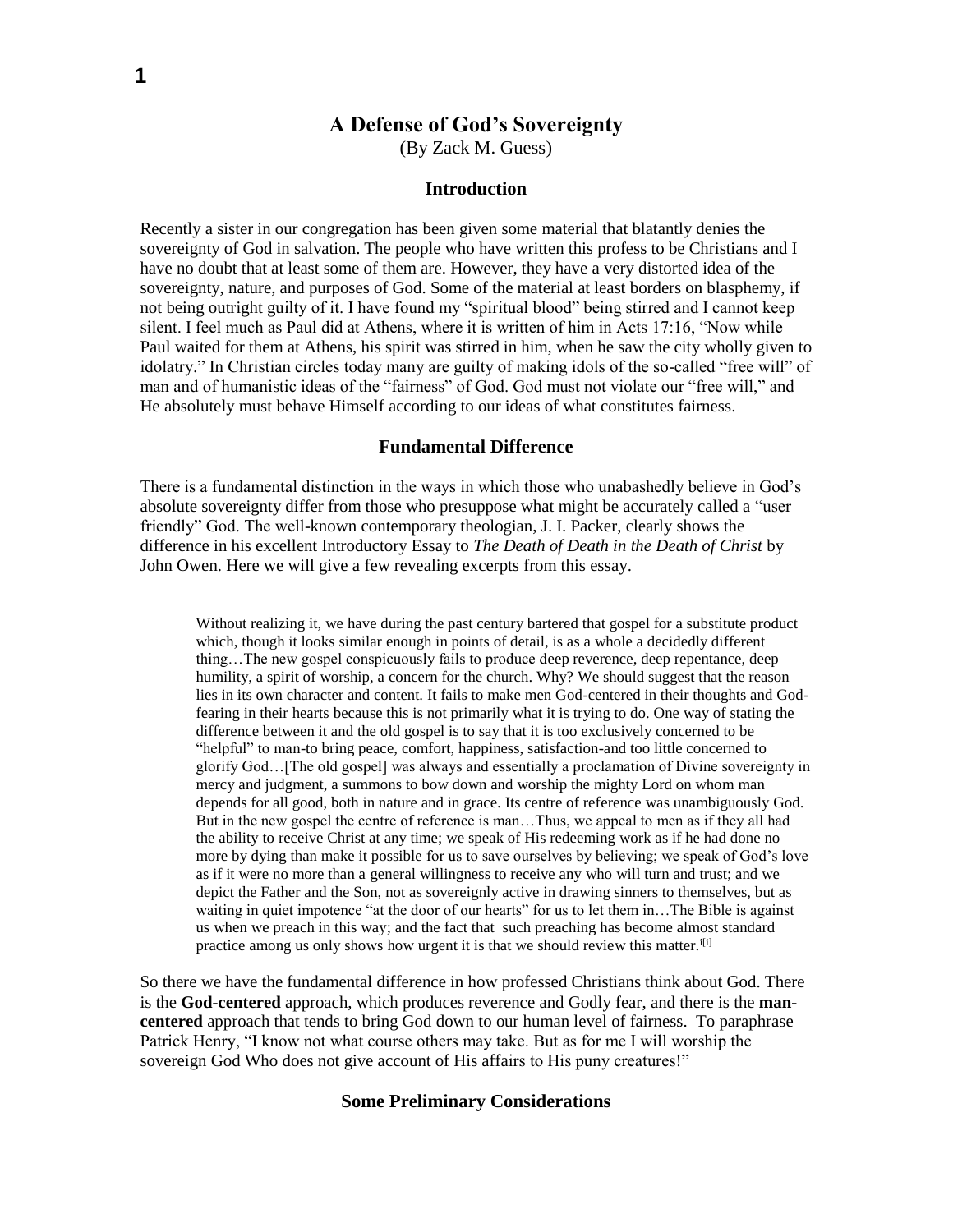#### **Dead In Sin**

Before we begin to examine the writings in question, let us look at some basic principles. One of the mistakes that people always make when they make salvation between man and God a cooperative endeavor is to have a **basic misunderstanding** of what it means to be dead in trespasses and sins.<sup>ii[ii]</sup> The Bible teaches that until God gives spiritual life as a sovereign act of His Holy Spirit the sinner is spiritually dead. While giving lip service to this fact, those who say a man must do something to obtain spiritual life teach that he is sick-desperately sick perhaps- but still just sick. Joseph Bianchi makes this clear in *God Chose to Save*. He speaks of two men in a room. One has had his leg cut off with a chain saw. The other has died of a heart attack. They are both told to go to the other side of the room and to come back. The man with the amputated limb has a terrible time of it. He falls on his face, but finally learns to hop on one leg and returns to his side of the room terribly out of breath. But he made it! The man who had the heart attack, however, is still in his coffin.<sup>iii[iii]</sup> Chapter Seven in Bianchi's book is revealing titled "When You're Dead You're Dead!" When an individual can get a grasp of this very simple and basic truth he can begin to truly glorify the God of His salvation Who "saved a wretch like me."

### **God's Love**

The one who teaches that God is not sovereign in salvation says that God loves each member of the human race, without exception. Yet he freely admits that many of these humans that God loves are going to perish eternally under the wrath of God. There are several inconsistencies in this position. According to this hypothesis either God's love turns to hatred or God loves those who are eternally damned as much as He does those who will enjoy eternal bliss. Let us examine each of these propositions.

What about God's love turning to hatred? This is an impossibility for those who believe the Bible to be the inspired word of God. According to Jeremiah 31:3, "The LORD hath appeared of old unto me, saying, Yea, I have loved thee with an everlasting love: therefore with lovingkindness have I drawn thee." One of the attributes of God is His **immutability**. God does not change. This is made plain in several Scriptures. He says in Malachi 3:6, "For I am the LORD, I change not; therefore ye sons of Jacob are not consumed." The New Testament confirms this in James 1:17, "Every good gift and every perfect gift is from above, and cometh down from the Father of lights, with whom is no variableness, neither shadow of turning." God does not change; therefore His attributes do not change. Love is one of the attributes of God. The apostle makes this clear in 1 John 4:16, "And we have known and believed the love that God hath to us. **God is love**; and he that dwelleth in love dwelleth in God, and God in him."

Thus it is impossible for God's eternal love to turn to hatred.

### **Cain and Abel? Jacob and Esau? Paul and Judas?**

Having established the fact that God's love does not turn to hatred, let us now consider the thesis that God loves those who will spend an eternity in hell as much as He loves those who will forever be with Him in eternal bliss.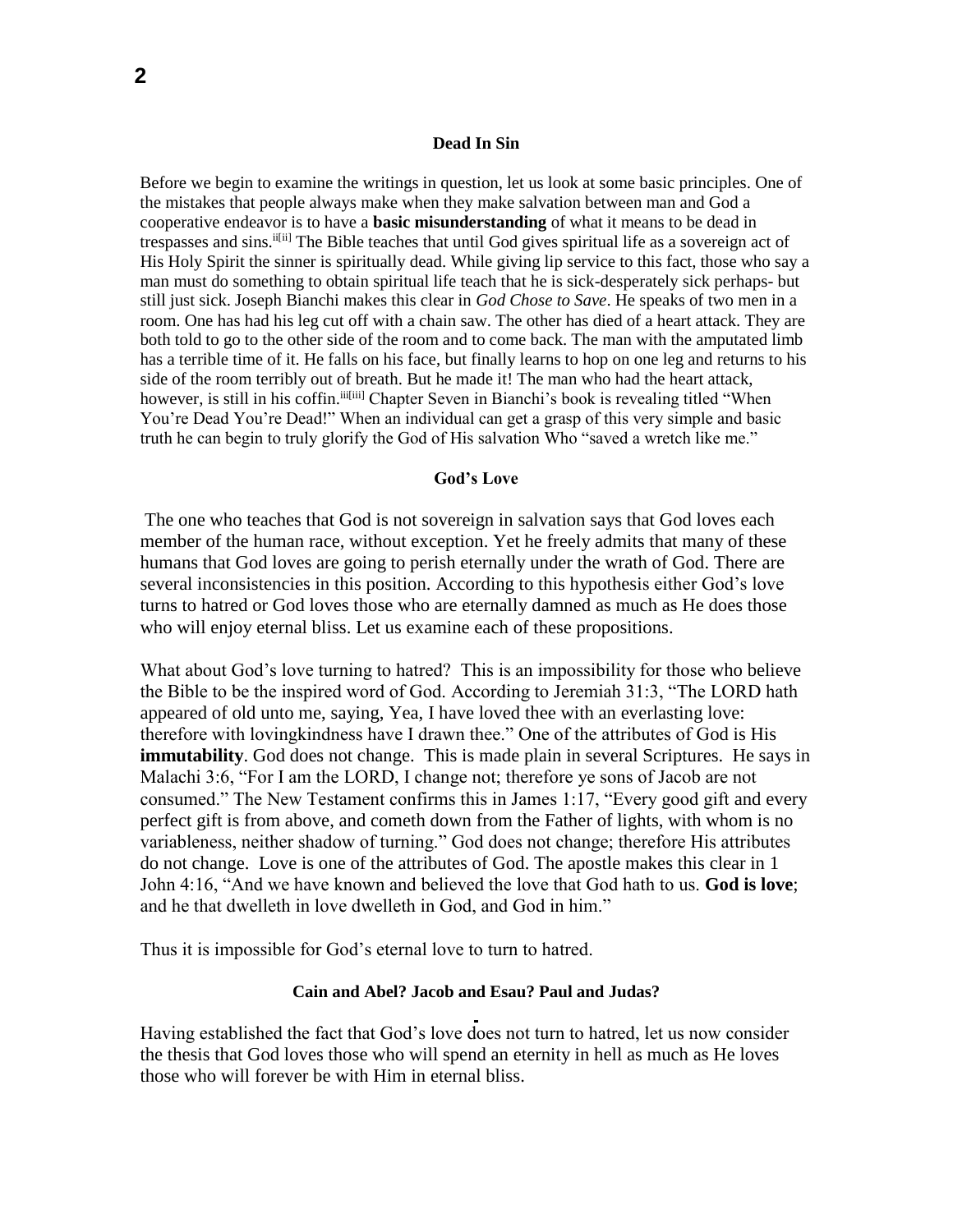This proposition is absurd on the face of it. It flies in the face of reason and revelation to think that God loves Cain just as much as He does Abel. It does not make sense to think that God did as much for Cain as He did for Abel. If that is truly the case then Abel's part in his salvation was just as important as was God's. That is really a blasphemous concept. A chain is only as strong as its weakest link. According to Arminianism God the Father, Son, and Holy Spirit each did as much as possible for the salvation of sinners. However, all this is to no avail without the cooperation of the sinner. God did as much for those in hell as He did for those in heaven. The sinner is the one who made the difference.

God 's word plainly says that He loved Jacob, but that He hated Esau. He did this even before they had an existence. But according to consistent Arminianism, God loved Esau just as much as He did Jacob and made equal provisions for their salvation. Esau may be in hell but God still loves him! This is simply unscriptural and absurd.

For one more example, according to Arminianism God loved Judas as much as He did Paul. Somehow, Paul "accepted Christ as his personal Savior" while Judas did not. Christ died for the sins of Judas, but somehow this payment for sin was not effectual because Judas did not do his part. Friends, this is simply absurd.

### **Simplicity**

All this sounds very simple. That is because it is simple! Satan likes to complicate things so that truth is obscured. Paul warned about this. He said in 2 Corinthians 11:3, "But I fear, lest by any means, as the serpent beguiled Eve through his subtilty, so your minds should be corrupted from the simplicity that is in Christ."

My friends, the only thing that makes sense in salvation is to give God **all** the credit and **all** the glory. The simple truth is that God loves a great many people, but He does not love all. If He did he would have saved them all. God is not going to be eternally wringing His hands and agonizing about many whom He passionately loves but who are suffering the pains of the damned.

#### That is absurd!

#### **Human Pride**

The doctrines of grace have always been controversial. In fact Paul, writing under the inspiration of the Holy Spirit, anticipated and met objections to God's good pleasure in salvation more than 2000 years ago. He didn't really argue about it. He simply appealed to the sovereign right of the Creator, Judge, and Sustainer of all creatures and things to do what He would with those He had created. It would be well for all of us to consider the sobering words the apostle penned in Romans 9:20,21, "Nay but, O man, who art thou that repliest against God? Shall the thing formed say to him that formed it, Why hast thou made me thus? Hath not the potter power over the clay, of the same lump to make one vessel unto honour, and another unto dishonour?" We live in an irreverent age when men think nothing of questioning and even lashing out against God when He doesn't meet their expectations of how they think He should behave.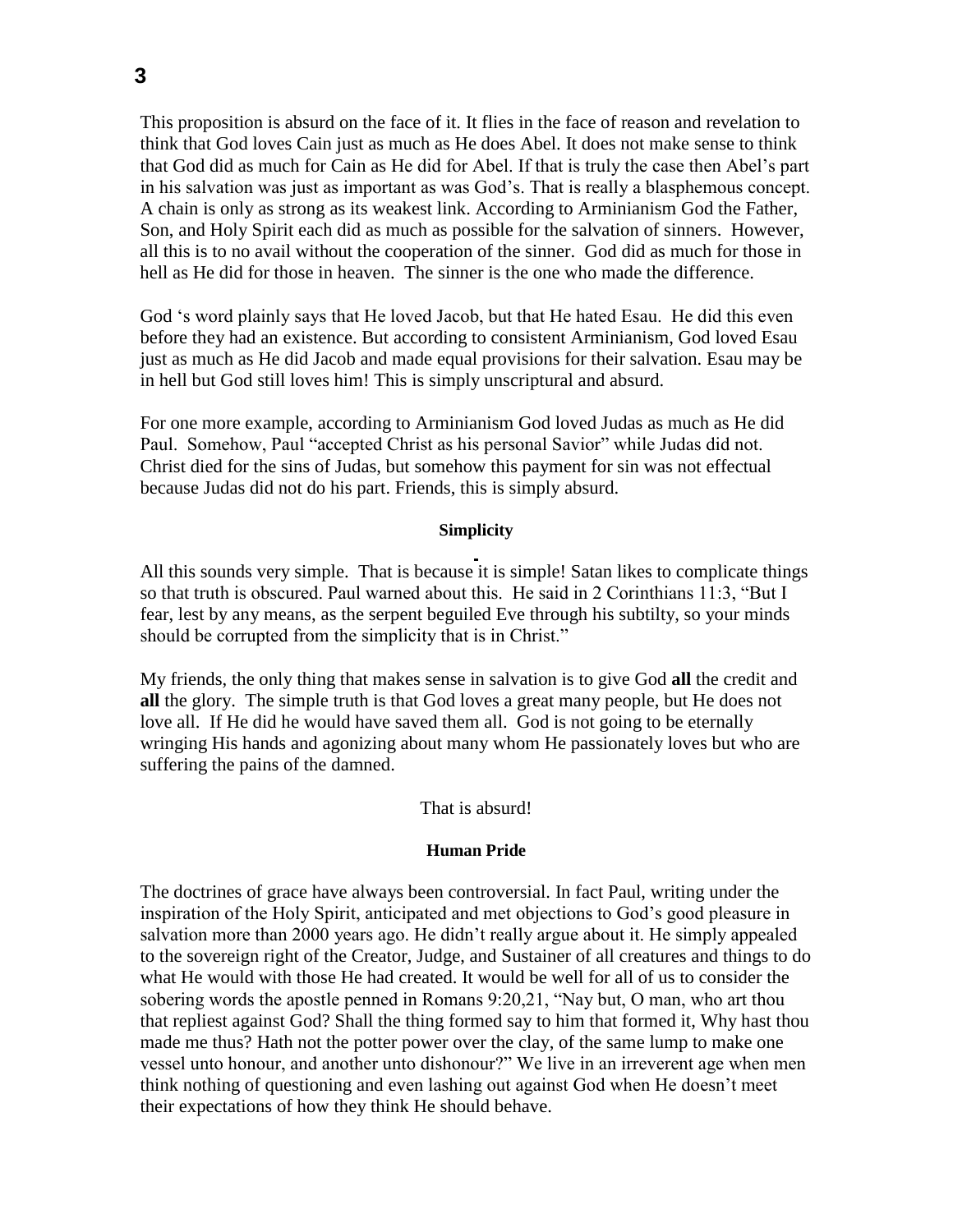The doctrines of grace cut all the ground from under human pride. Most professed Christians do not mind giving God some credit for salvation. They are usually glad to give Him most of the credit. However, many of them just must reserve a little credit for themselves. Sovereign grace gives God 100% of the praise for salvation. There will be no place in heaven for praise for human "soul winners." The song in heaven is the same we should be singing on earth. That song is found in Revelation 5:9, "And they sung a new song, saying, Thou art worthy to take the book, and to open the seals thereof: for thou wast slain, and hast redeemed us to God by thy blood out of every kindred, and tongue, and people, and nation…" There is not one iota of praise here for anyone except the Lord Jesus Christ.

#### **Is The Tulip Position Scriptural?**

It is now time to consider the material the sister came in contact with from those who deny the sovereignty of God in salvation. They begin with an attack on the acronym, **TULIP**. This is merely a convenient device to describe the grace of God in salvation. The "T" stands for **Total Depravity**, the scriptural doctrine that teaches that mankind, who fell in Adam in the Garden of Eden, is completely dead in trespasses and sins before God gives him spiritual life. In this condition the sinner is absolutely unable to do **one single thing** to contribute to his salvation. He is just as dead and unable spiritually as a human corpse is dead and unable naturally. To raise a man from physical death is a miracle to which he contributes nothing. The same principle holds true in the spiritual realm.<sup>iv[iv]</sup>

The "U" stands for **Unconditional Election**. This simply teaches that God, before the foundation of the world, chose those from the human race whom he would save and left the rest in their sins. He did this out of His sovereign good pleasure. This election was not based on anything the sinner would do or not do but simply on the sovereign good pleasure of God.<sup>v[v]</sup>

The "L" stands for **Limited Atonement**. This Biblical doctrine is also referred to as **Particular Redemption**. This teaches that Christ was completely successful in eradicating all the sins of all those He died for. He was not disappointed in any way in His great work of salvation. He did not provide provisional salvation that would be made complete only with the cooperation of those for whom He died. His work was actually saving, not potentially so. He purposely limited the atonement to the ones His Father had chosen before the foundation of the world. His redemptive work was always successful on behalf of His particular people who are known in Scripture by such names as "the elect," "my sheep," "His people," and by other designations.  $\frac{vi[v]}{v}$ 

The "I" stands for **Irresistible Grace**. This simply means that when God intends to apply His salvation to an individual by actually giving him spiritual life, He is always successful. This work, which is sometimes referred to as "regeneration" or "the new birth," is accomplished by irresistible power. This does not mean that God saves people, kicking and screaming, against their wills. When He saves them He changes their wills. Scripturally, it takes as much power to give an individual spiritual life, as it did to create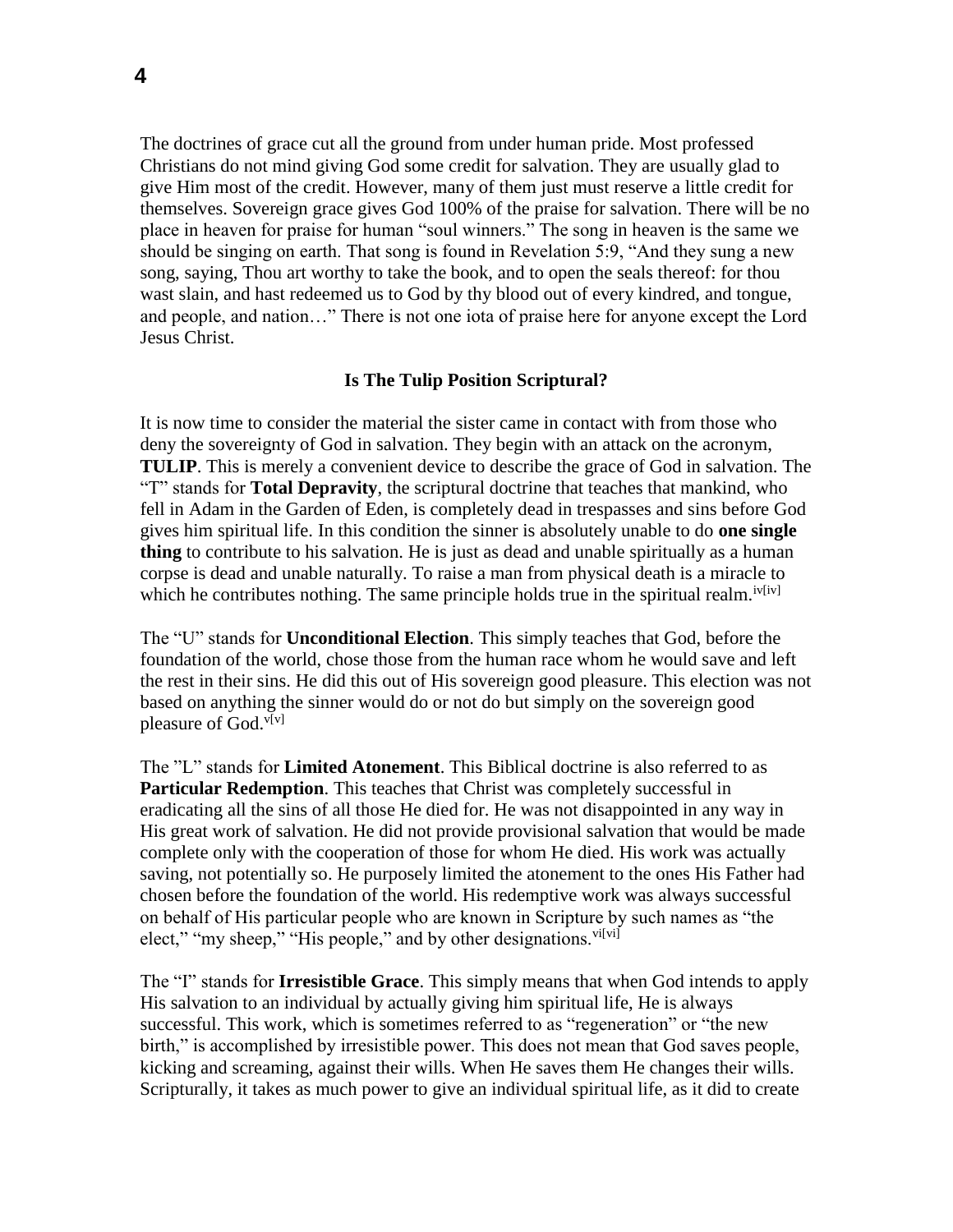the world or to raise an individual from the dead. A failure to recognize this is what gives us the phenomenon of "easy believism." All a sinner has to do is to exercise his "free will" and invite Christ to come into his heart. This is impossible for one who is dead in sin. A man dead in sin is not only unable to respond favorably in a spiritual way, but he has an entrenched and radical bias against true religion.<sup>vii[vii]</sup>

The "P" stands for **Preservation** of the saints. This teaches that once a person is saved he cannot lose his salvation. The same God, who did the saving to begin with, maintains that spiritual life in the child of God. A saint may temporarily fall out of **fellowship** with God, but can never sever his **relationship** with God.<sup>viii[viii]</sup>

### **Some of the Accusations**

## **Taking Scriptures Out of Context of Misapplying Them (John 15: 16)**

Those who believe in the sovereignty of God and of giving Him all credit for salvation and of declaring that He has never failed in His intentions are accused of taking Scriptures out of context or of misapplying them. One of these accusations is based on John 15:16, "Ye have not chosen me, but I have chosen you, and ordained you, that ye should go and bring forth fruit, and that your fruit should remain: that whatsoever ye shall ask of the Father in my name, he may give it you." It is alleged that those who believe in the sovereignty of God use this verse to teach the doctrine of election, but that this verse is related to service. **Answer:** It is certainly true that this passage does relate to service. This verse is not talking about eternal election to salvation. There are at least three types of election taught in the Scriptures. One is the election of nations to fulfill certain functions. The most prominent example of this is Israel.<sup>ix[ix]</sup> Another is the election or choice of one to an **office**. That is the one under consideration here. These men were chosen by God to fill the office of apostle. This even pertained to Judas, as can be seen in John 6: 70, 71. Judas filled the office of an apostle. He was chosen to this office by God. However, Judas was not chosen for salvation or he would have been saved. The third kind of election and the most prominent in Scripture is the election of individuals to salvation. The criticism directed here against those who give all glory to God is therefore invalid and is made because of a misunderstanding of the various kinds of election plainly taught in the Holy Scriptures.

### **2 Timothy 2: 9, 10**

Another objection against those who attribute all glory to the always-successful Savior is based on 2 Timothy 2:9, 10, "Wherein I suffer trouble, as an evil doer, even unto bonds; but the word of God is not bound. Therefore I endure all things for the elect's sakes, that they may also obtain the salvation which is in Christ Jesus with eternal glory." The objection is that if the elect are going to be saved anyway, why should anyone put forth great effort to preach the gospel? **Answer:** We should preach the gospel simply because God has told us to. This is a simple matter of obedience. If a person responds favorably to the gospel this is evidence that he was elected to salvation before the world began. Paul referred to this in 1 Thessalonians 1:4,5, "Knowing, brethren beloved, your election of God. For our gospel came not unto you in word only, but also in power, and in the Holy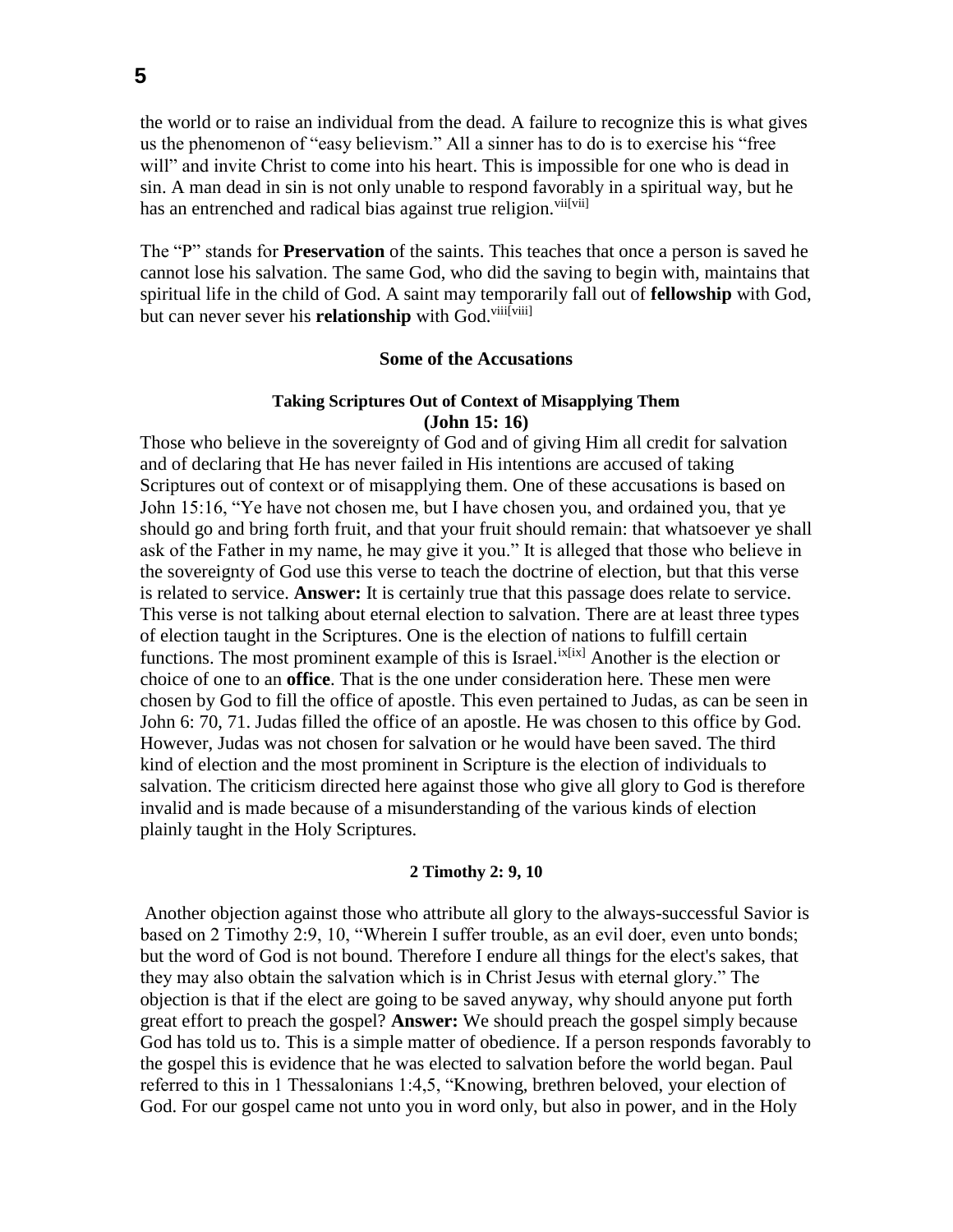$\overline{a}$ 

Ghost, and in much assurance…" The word of God coming to them in power did not make them elect, but was an evidence of their election. What the gospel does is not to bring life to the elect; it simply reveals the spiritual life that has been implanted in the heart by the Holy Spirit in regeneration. A Scripture that makes this plain is 2 Timothy 1:10, "But is now made manifest by the appearing of our Saviour Jesus Christ, who hath abolished death, and hath brought life and immortality to light through the gospel…" Life and immorality are not given by the gospel, but are brought to light or revealed. In fact the word translated "obtain" in 2 Tim. 2: 10 *(tugchanoo* in the Greek) is translated "enjoy" in Acts 24: 3. Paul wanted the elect to come to a knowledge of their God-given salvation so that they could enjoy it and to glorify Him for it.

### **2 Peter 1: 10**

Still another Scripture used by those who deny God's eternal election of His children to obtain salvation is 2 Peter 1:10, "Wherefore the rather, brethren, give diligence to make your calling and election sure: for if ye do these things, ye shall never fall…" The objection is "how can you make it sure? You either have it or you don't." **Answer:** The clear answer to this objection is to examine the context and to see what is under consideration. Peter is here talking to people who were already born again. They had "obtained like precious faith." The word translated "obtained" here is a very interesting one. It is the word *lanchano*. It means, "to obtain by lot."x[x] According to this word "the attainment is not by one's own effort or as a result of one's exertions, but is like ripe fruit falling into one's lap."<sup>xi[xi]</sup> These people had been saved according to God's electing grace. Their salvation was secure. As is said in Romans 8:33, "Who shall lay any thing to the charge of God's elect? It is God that justifieth." What is under consideration here is not the obtaining of salvation. What is being discussed here is the **assurance of salvation**. It is not possible for one to lose salvation after it been obtained. A true child of God can never fall out of relationship with God, but he can fall out of fellowship with God. If I have children, they will always be my children. The relationship is permanent. However, by their disobedience, my children can fall out of fellowship with me.

This can also happen to a child of God. I cannot lose my salvation, but by disobeying God, I can loose the assurance of my salvation. Peter is here telling the saints to make their calling and election sure to **themselves** and to **others**, not to God. This is made plain by the context. It is also made plain by the New Testament Greek. The word translated "make" is a present middle infinitive. In English we have an active voice and a passive voice. In the active voice the subject is acting, such as in the sentence, "Tom threw the ball." In the passive voice the subject is being acted upon, as in the sentence, "The ball was thrown." In the Greek there is also a middle voice. In it the subject is acting but also participating in the results of the action. A good example would be, "He is washing himself." In this middle infinitive the idea is to "make your calling and election sure to yourself." The more obedient we are to God the more He is going to give us the assurance that we have eternal life and are therefore among the elect.

i<sup>[i]</sup> Introductory Essay to 1959 Banner of Truth reprint of *The Death of Death in the Death of Christ*, by John Owen, pp. 1-2.